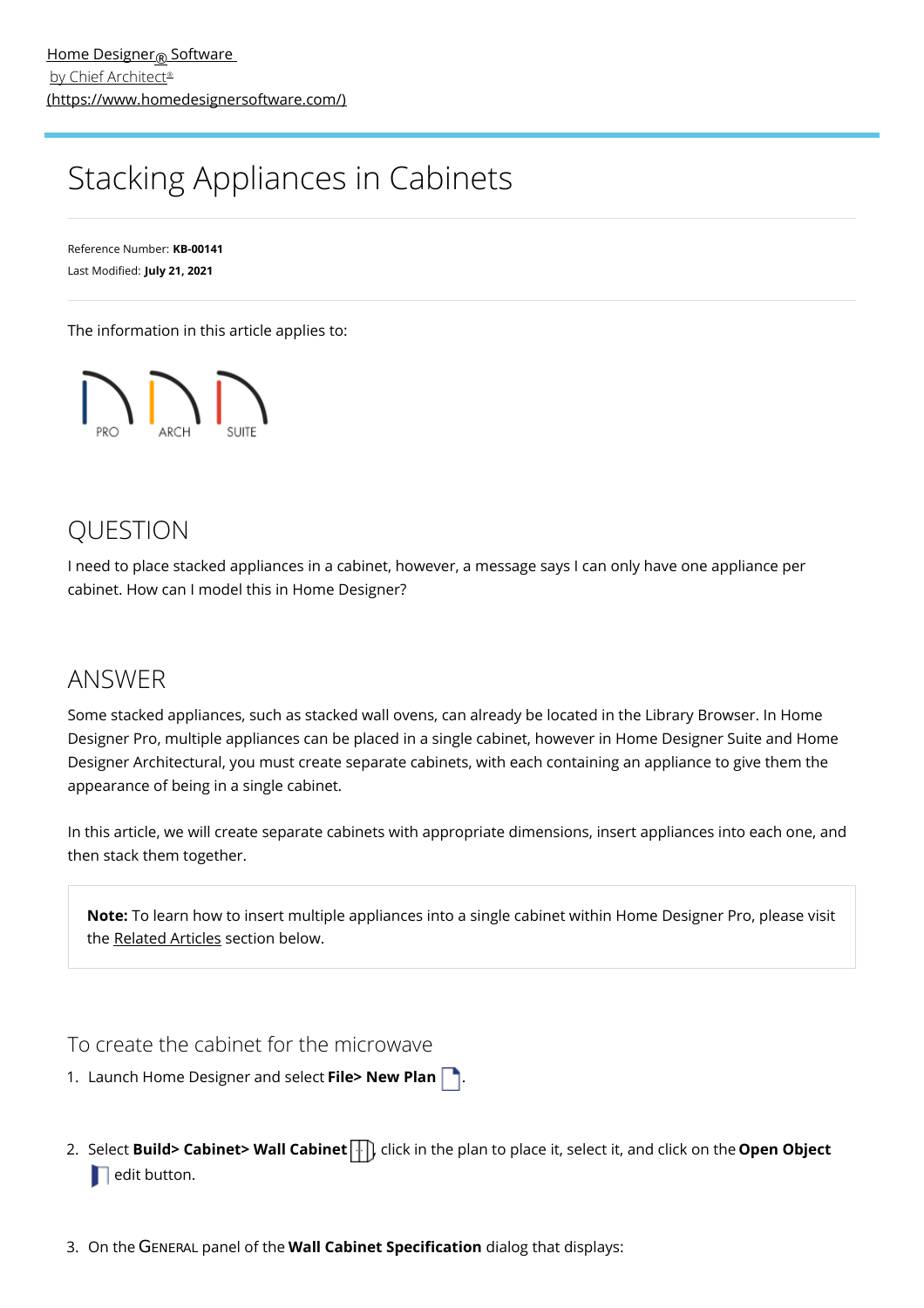| <br>:General              | Cabinet Style        |                            |
|---------------------------|----------------------|----------------------------|
| Front<br>Door/Drawer      | Type:                | Standard<br>$\checkmark$   |
| Moldings                  | Size/Position        |                            |
| <b>Materials</b><br>Label | Width:               | 33"                        |
|                           | Height:              | 33"                        |
|                           | Depth:               | 24"                        |
|                           | Elevation Reference: | From Floor<br>$\checkmark$ |
|                           | Floor to Top:        | 90"                        |
|                           | Floor to Bottom:     | 57"                        |
|                           | Backsplash           |                            |
|                           |                      | Backsplash to Base Below   |
|                           | Options              |                            |
|                           | Corner:              | Diagonal<br>Lazy Susan     |

Set the **Width**, **Height**, and **Depth**.

In this example, the Width and Height are both set to 33" and the Depth is set to 24".

Set the **Floor to Top** or **Floor to Bottom** value.

In this example, the Floor to Bottom is set to 57".

- Click **OK** to apply these changes.
- 4. Navigate to **View> Library Browser the** to open the Library Browser if it's not already open, and browse to the appropriate appliance that you want to place in the uppermost part of the cabinet.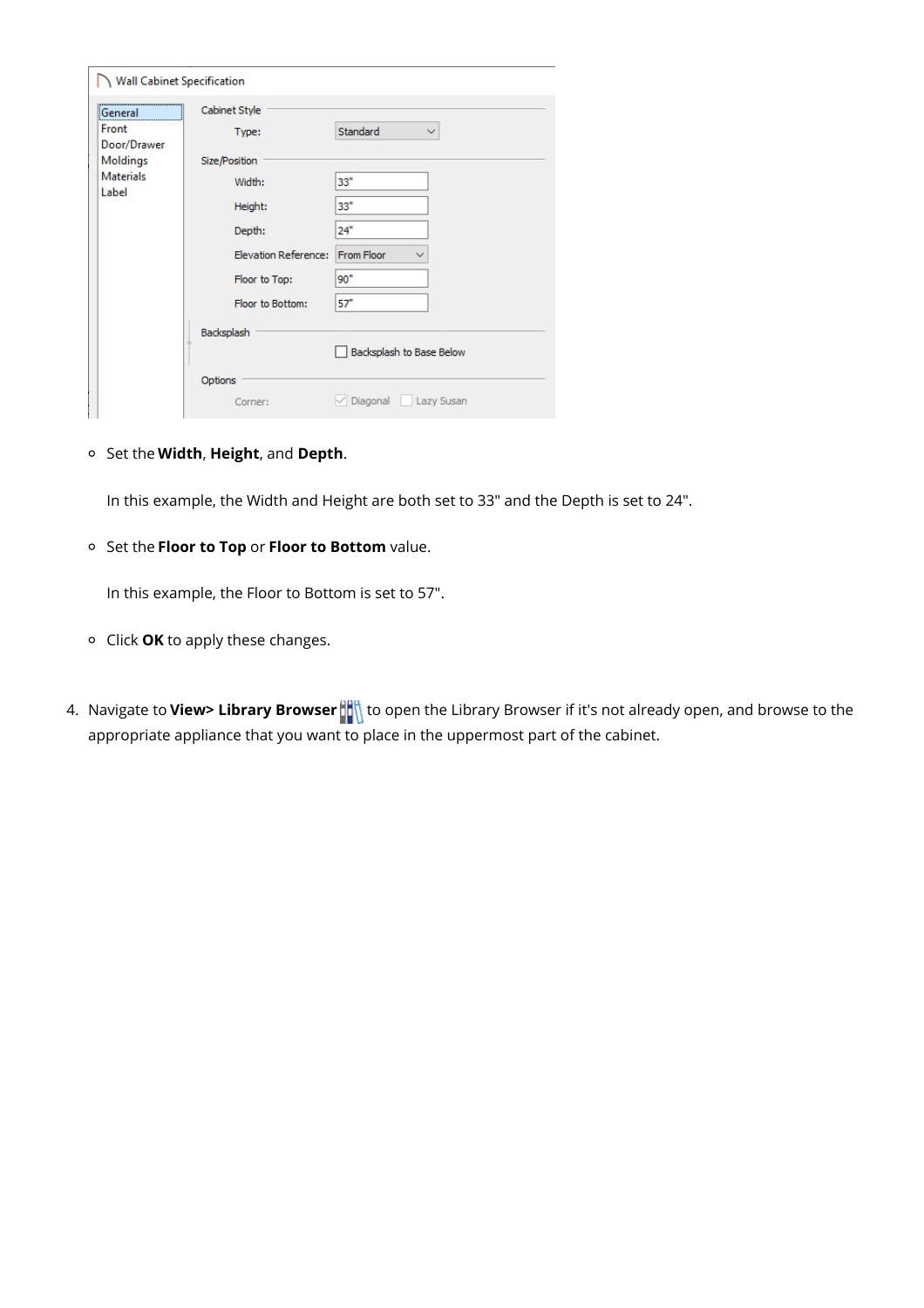

For the purposes of this example, we will browse to Architectural> Appliances> Microwave Ovens> Standard Built-In Microwave.

5. Once you have the appropriate item in the Library Browser selected, click on the wall cabinet to place the built-in appliance in it.

We have now completed the topmost of the three cabinets we will be stacking together.

**Note:** If you had not already increased the Width of this cabinet, you would receive a warning that the cabinet is not large enough to hold the fixture/appliance.

#### To create the cabinet for the wall oven

1. Select **Build> Cabinet> Base Cabinet** <sub>[11]</sub> then click off to the side of your existing Full Height cabinet to place it in floor plan view.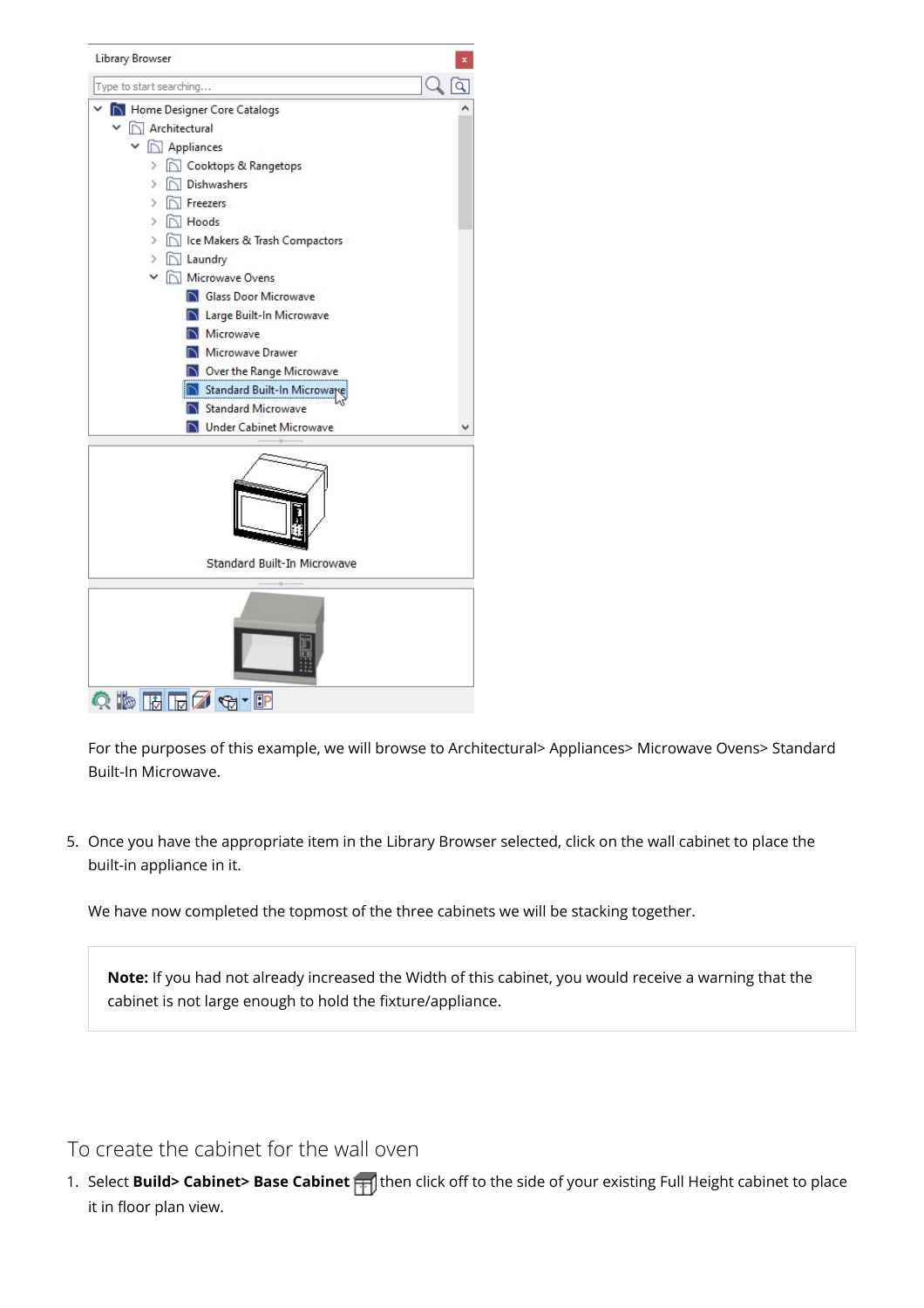- 2. Once placed, select the cabinet and click on the **Open Object edit button.**
- 3. On the GENERAL panel of the **Base Cabinet Specification** dialog that displays:

| <b>Seneral</b>            | Cabinet Style        |                             |                                                                                                                                               |
|---------------------------|----------------------|-----------------------------|-----------------------------------------------------------------------------------------------------------------------------------------------|
| Front                     | Type:                | Standard                    | $\checkmark$                                                                                                                                  |
| Door/Drawer<br>Moldings   | Size/Position        |                             |                                                                                                                                               |
| <b>Materials</b><br>Label |                      |                             |                                                                                                                                               |
|                           | Width:               | 33"                         |                                                                                                                                               |
|                           | Height:              | $293/4$ <sup>*</sup>        | <b>Including Countertop</b>                                                                                                                   |
|                           | Depth:               | 24"                         |                                                                                                                                               |
|                           | Elevation Reference: | From Floor<br>∨             |                                                                                                                                               |
|                           | Floor to Top:        | 57"                         |                                                                                                                                               |
|                           | Floor to Bottom:     | 271/4                       |                                                                                                                                               |
|                           | Countertop           |                             |                                                                                                                                               |
|                           | Thickness:           | (4),<br>$11/2$ <sup>*</sup> |                                                                                                                                               |
|                           | Overhang:            | $1^{\circ}$                 | $\vee$ Uniform                                                                                                                                |
|                           |                      |                             | Front $1^{\circ}$ $\left\{\right\}$ Back $1^{\circ}$ $\left\{\right\}$ Left $1^{\circ}$ $\left\{\right\}$ Right $1^{\circ}$ $\left\{\right\}$ |

Set the **Width**, **Height**, and **Depth**.

In this example, the Width is set to 33", Height is set to 29 3/4", and the Depth is set to 24".

Set the **Floor to Top** or **Floor to Bottom** value.

In this example, the Floor to Bottom is set to 27 1/4"

Uncheck the **Countertop** checkbox.

In Home Designer 2020 and prior versions, set the Thickness of the Countertop to 0" instead.

4. Select the toe kick in the 3D preview of the cabinet that displays on the right side.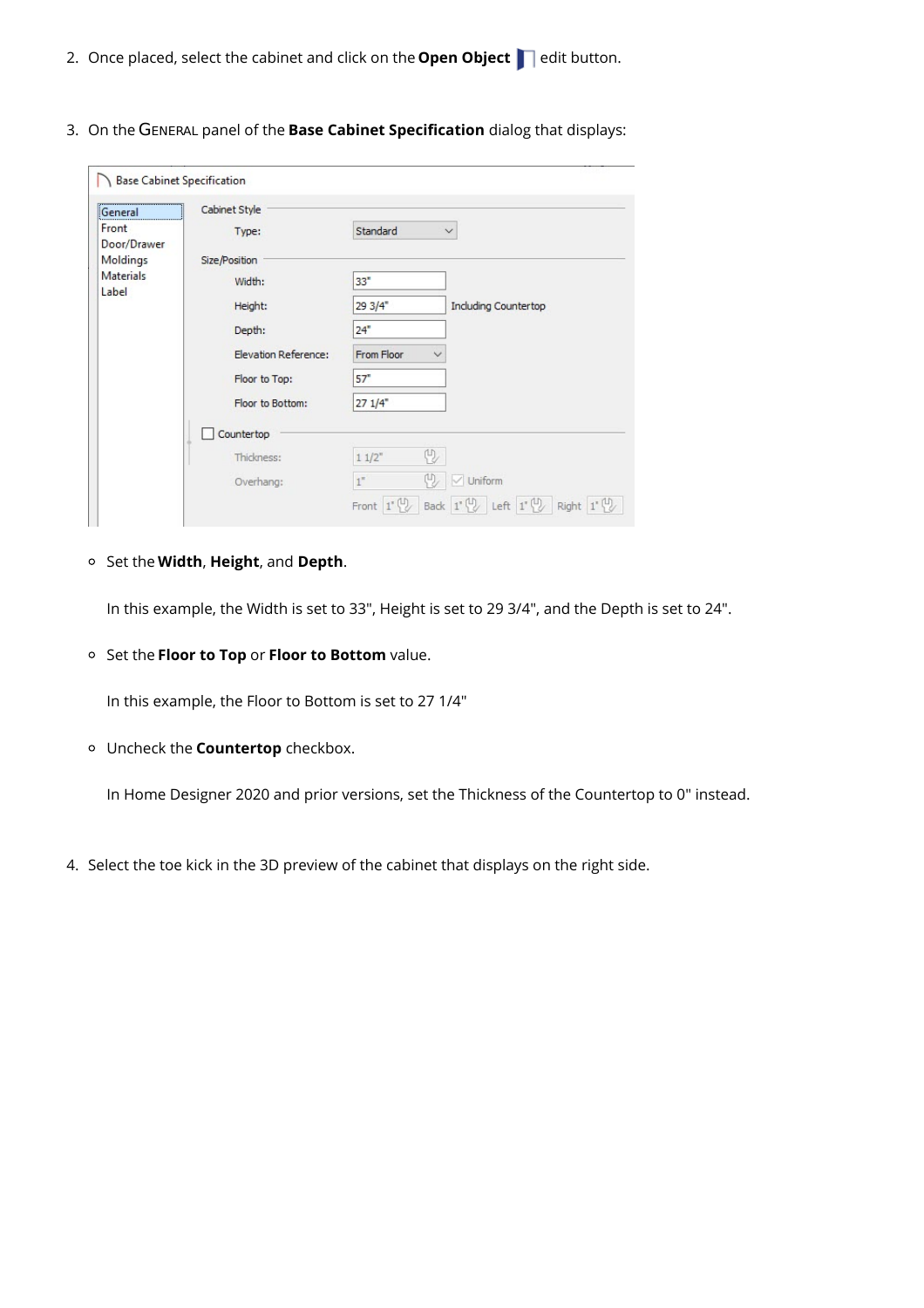

5. The FRONT panel will now be active. Click the **Delete** button to remove the toe kick, then click**OK** to apply the changes and close the dialog.

| General                   | <b>Face Items</b> |                       |         |           |        |
|---------------------------|-------------------|-----------------------|---------|-----------|--------|
| Front<br>                 | Use Default       |                       |         |           |        |
| Door/Drawer<br>Moldings   |                   | Add New               | Move Up | Move Down | Delete |
| <b>Materials</b><br>Label | Item Type:        | Toe Kick              | N       |           |        |
|                           | Item Height:      | $4^{\circ}$           | P,      |           |        |
|                           | Item Width:       |                       |         |           |        |
|                           |                   | Lock from Auto-Resize |         |           |        |
|                           |                   | Include Shelves       |         |           |        |

6. Navigate to **View> Library Browser the diffult** to open the Library Browser if it's not already open, and browse to the appropriate appliance that you want to place in the uppermost part of the cabinet.

For the purposes of this example, we will browse to Architectural> Appliances> Wall Ovens> Standard Single Oven.

7. Once you have the appropriate item in the Library Browser selected, click on the base cabinet to place the built-in appliance in it.

We have now completed the middle of the three cabinets we will be stacking together.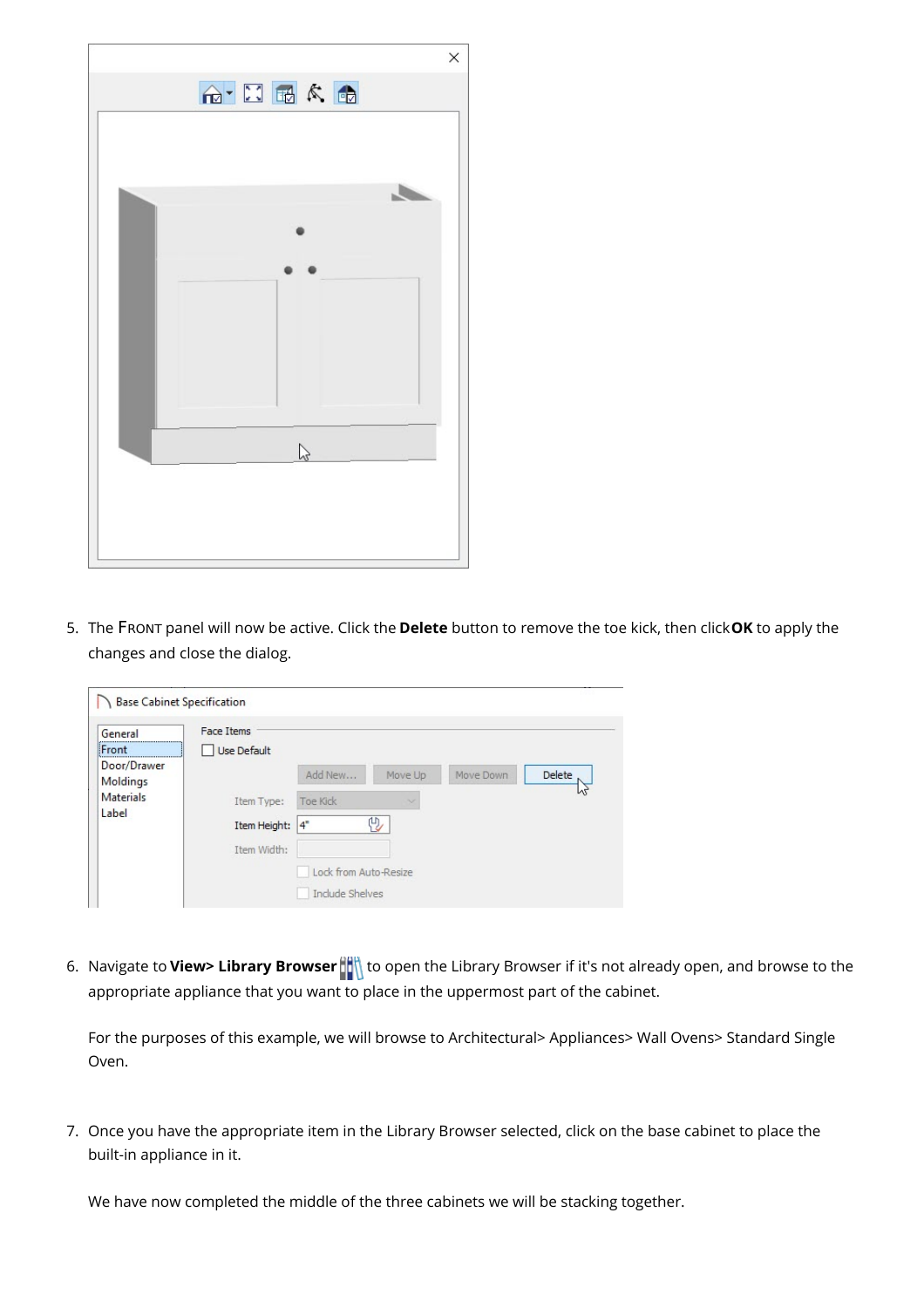#### To create the cabinet for the warming drawer

- 1. Select **Build> Cabinet> Base Cabinet** <sub>[11]</sub> then click off to the side the previously placed base cabinet which contains the wall oven.
- 2. Once placed, select the cabinet and click on the **Open Object** edit button.
- 3. On the GENERAL panel of the **Base Cabinet Specification** that displays:

| General                               | Cabinet Style        |                          |                             |  |  |
|---------------------------------------|----------------------|--------------------------|-----------------------------|--|--|
| Front                                 | Type:                | Standard                 | $\checkmark$                |  |  |
| Door/Drawer                           |                      |                          |                             |  |  |
| Moldings<br><b>Materials</b><br>Label | Size/Position        |                          |                             |  |  |
|                                       | Width:               | 33 <sup>2</sup>          |                             |  |  |
|                                       | Height:              | 271/4                    | <b>Including Countertop</b> |  |  |
|                                       | Depth:               | 24"                      |                             |  |  |
|                                       | Elevation Reference: | From Floor<br>▽          |                             |  |  |
|                                       | Floor to Top:        | $271/4$ <sup>*</sup>     |                             |  |  |
|                                       | Floor to Bottom:     | $0^*$                    |                             |  |  |
|                                       | Countertop           |                          |                             |  |  |
|                                       | Thickness:           | 凹<br>$11/2$ <sup>*</sup> |                             |  |  |
|                                       | Overhang:            | $1^{\circ}$              | $\vee$ Uniform              |  |  |

Set the **Width**, **Height**, and **Depth** values.

In this example, the Width is set to 33", the Height is set to 27 1/4, and the Depth is set to 24".

- Leave the **Floor to Bottom** value set at 0".
- Uncheck the **Countertop** checkbox.

In Home Designer 2020 and prior versions, set the Thickness of the Countertop to 0" instead.

- Click **OK** to apply these changes to the cabinet.
- 4. Navigate to **View> Library Browser of the Collagean open the Library Browser if it's not already open, and browse to the** appropriate appliance that you want to place in the uppermost part of the cabinet.

For the purposes of this example, we will browse to Architectural> Appliances> Wall Ovens> Warming Drawer.

- 5. Once you have the appropriate item in the Library Browser selected, click on the base cabinet to place the built-in appliance in it.
- 6. After the warming drawer is placed in the base cabinet, use the **Select Objects** tool to select it, and click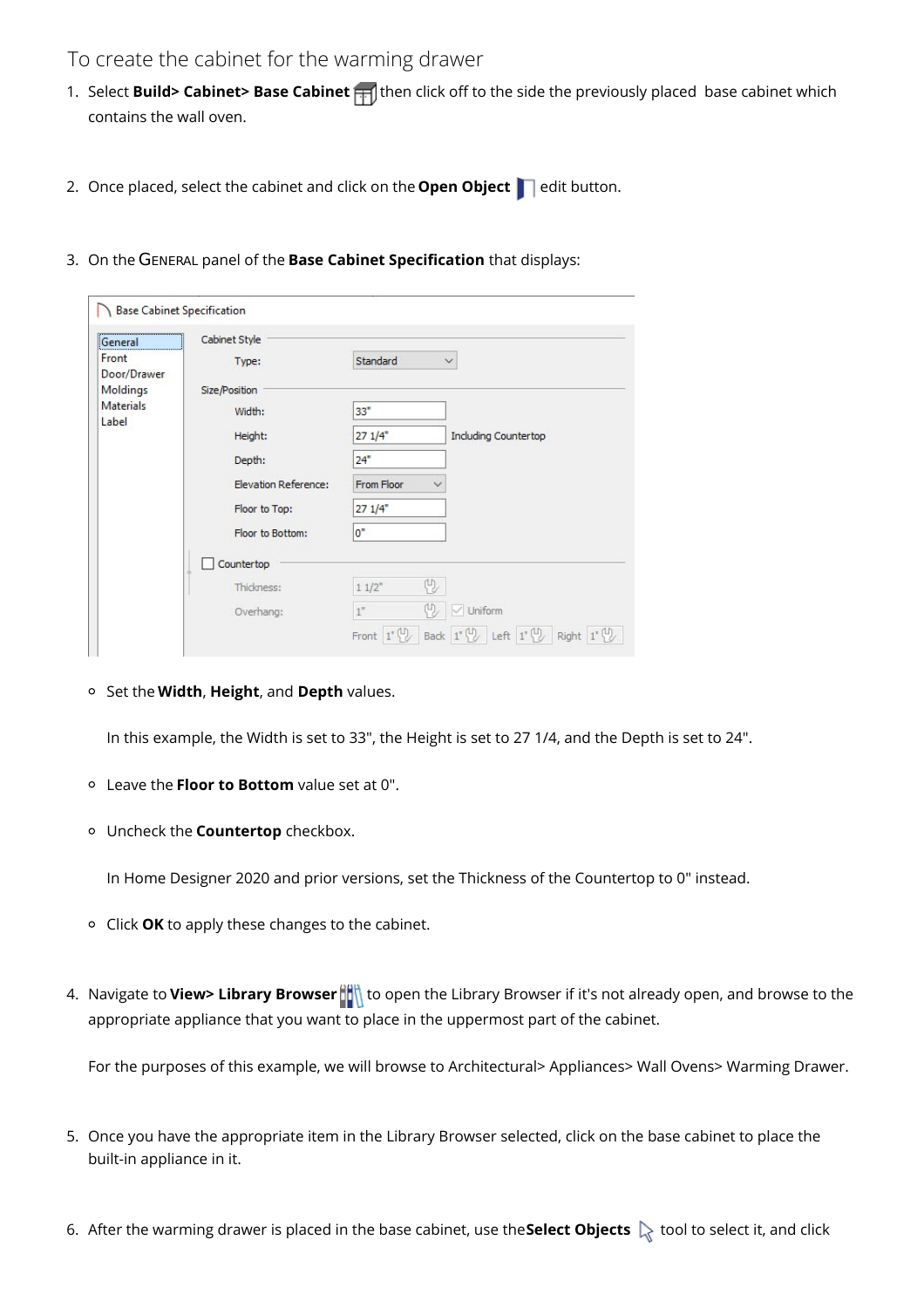on the **Open Object edit button again.** 

7. In the **Base Cabinet Specification** dialog that displays, select the warming drawer appliance in the 3D preview.



8. The FRONT panel will now be active and the drawer will be highlighted. Click the **Move Up** button until the drawer is at the top of the cabinet, then click **OK** to apply the changes.

| <b>Base Cabinet Specification</b>                                            |                                                                                      |                                                                                                                                                   | $\times$                                       |
|------------------------------------------------------------------------------|--------------------------------------------------------------------------------------|---------------------------------------------------------------------------------------------------------------------------------------------------|------------------------------------------------|
| General<br>Front<br><br>Door/Drawer<br>Moldings<br><b>Materials</b><br>Label | <b>Face Items</b><br>Use Default<br>Item Type:<br>Item Height: 9 1/4"<br>Item Width: | Add New<br>Delete<br>Move Down<br>Move Up<br>W<br>Appliance<br>$\checkmark$<br>$311/2$ <sup>*</sup><br>○ Lock from Auto-Resize<br>Include Shelves | $A^*$ $\boxplus$ $B$ $\wedge$ $B$<br>$\bullet$ |

Now that you have created all of your cabinets and placed the appliances in them, you are ready to stack these cabinets.

#### To stack the cabinets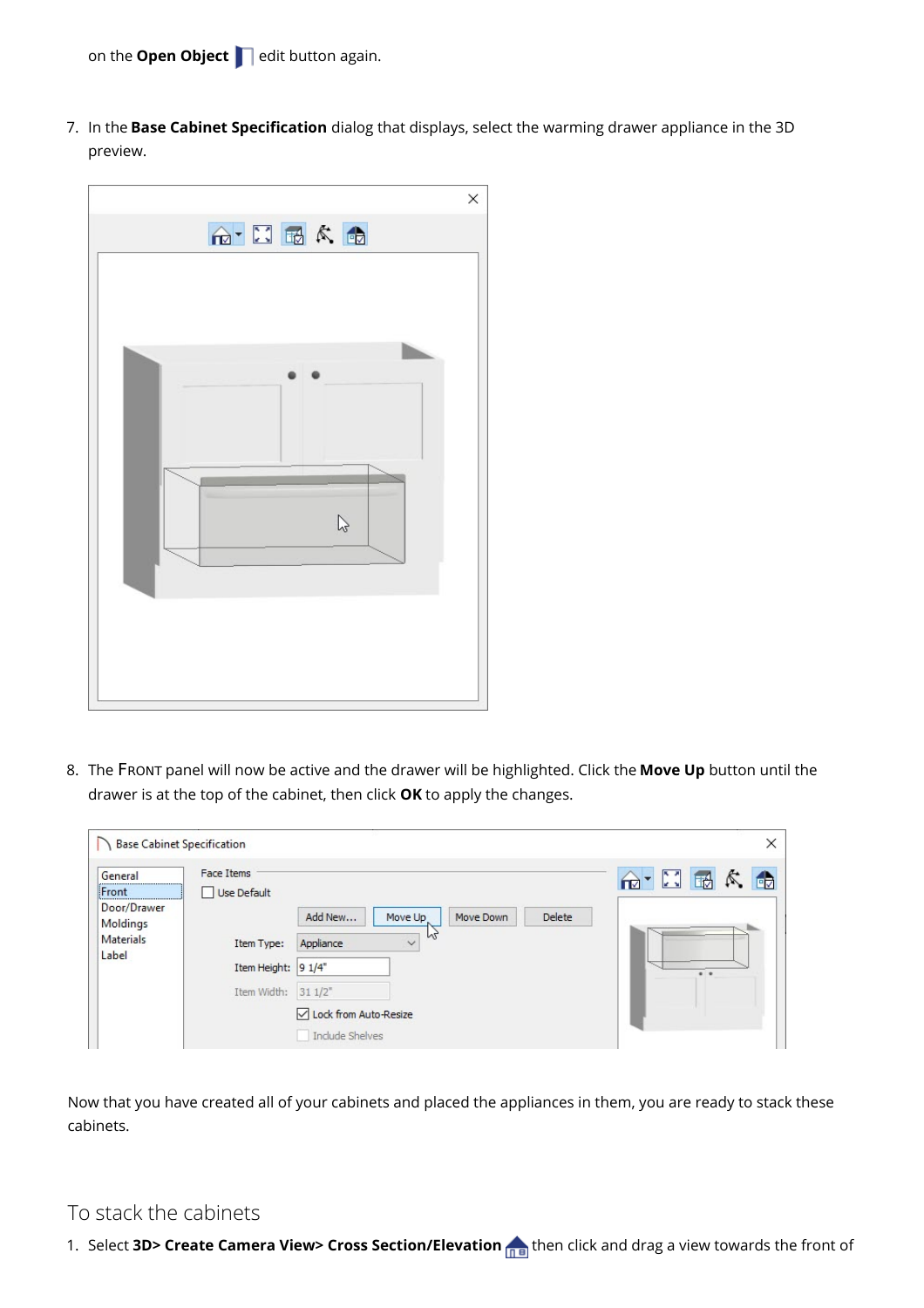the cabinetry.

2. Using the **Select Objects**  $\&$  tool, select the middle cabinet, and use the **Move**  $\phi$  edit handle to drag it over the top of the bottom cabinet.



- 3. Next, move the topmost cabinet above the two other cabinets, so that you create the appearance of a single cabinet with three appliances.
- 4. Lastly, take a **Full Camera** view to see the results.